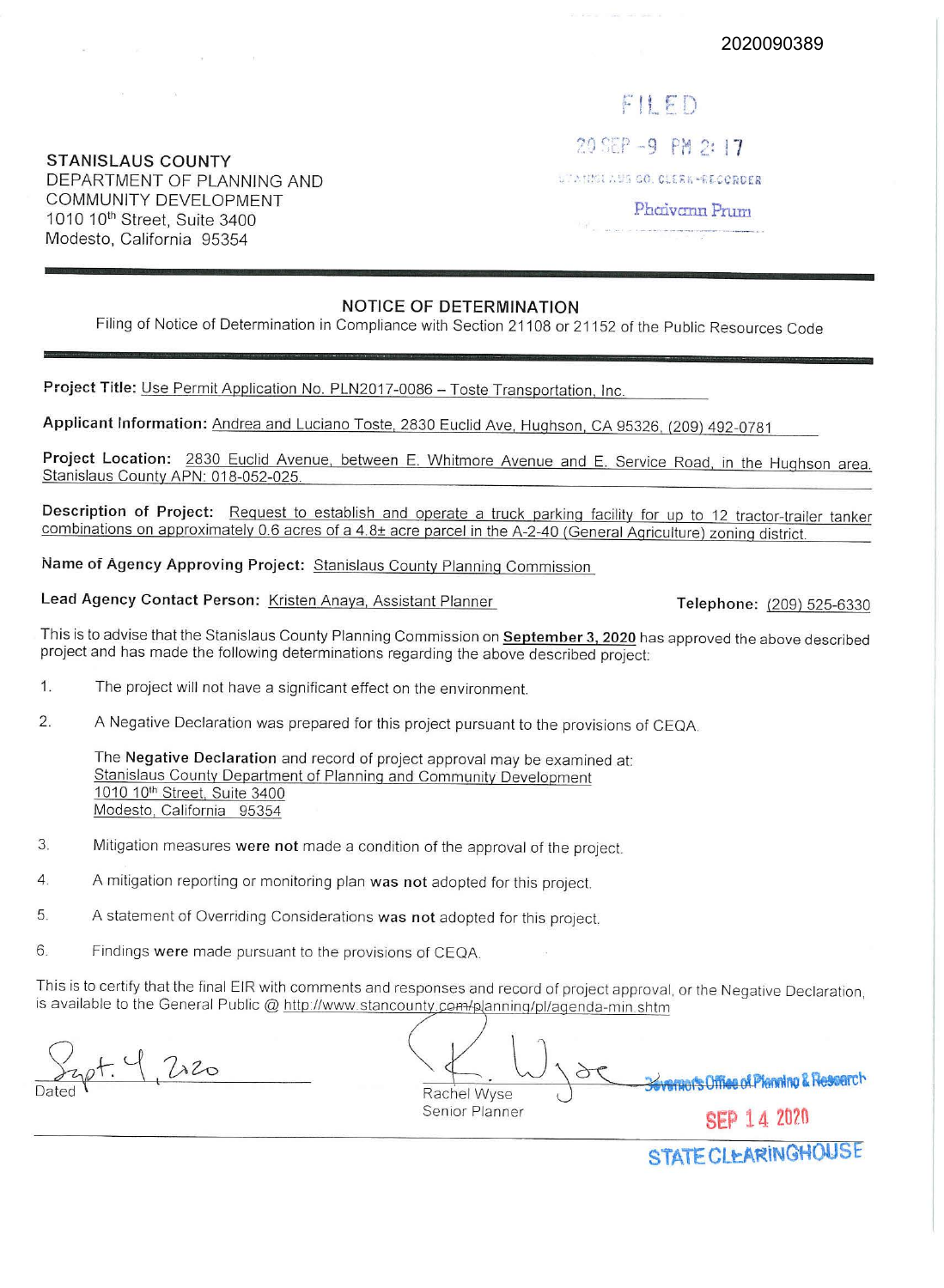$\ddot{\phantom{0}}$ 

 $\epsilon^{-1}$ 

a comunica

 $\bar{\mathcal{A}}$ 

 $\sim 10^7$ 

 $\bar{\Gamma}$ 

 $\frac{1}{3}$ 

 $\hat{z}$  and  $\hat{z}$ 

REC'T # 0004476348

Stanislaus, County Recorder<br>Donna Linder Co Recorder Office

# $rac{20-117}{2}$

| 14176<br>Check Number                                      |                                      |
|------------------------------------------------------------|--------------------------------------|
| REQU <sup>BY</sup><br>Neg. Declaration<br>County Admin Fee | \$2,406.75<br>\$57.00                |
| Total fee<br>Amount Tendered                               | \$2,463.75<br>\$2,463.75<br>-------- |
| <b>**************</b><br>Change<br>.                       | \$0.00                               |

 $PMP_1$  $2/1/0$ 

 $\sim$   $\sim$ 

 $\epsilon$  (  $\eta$ 

 $\mathcal{L}$  is a series of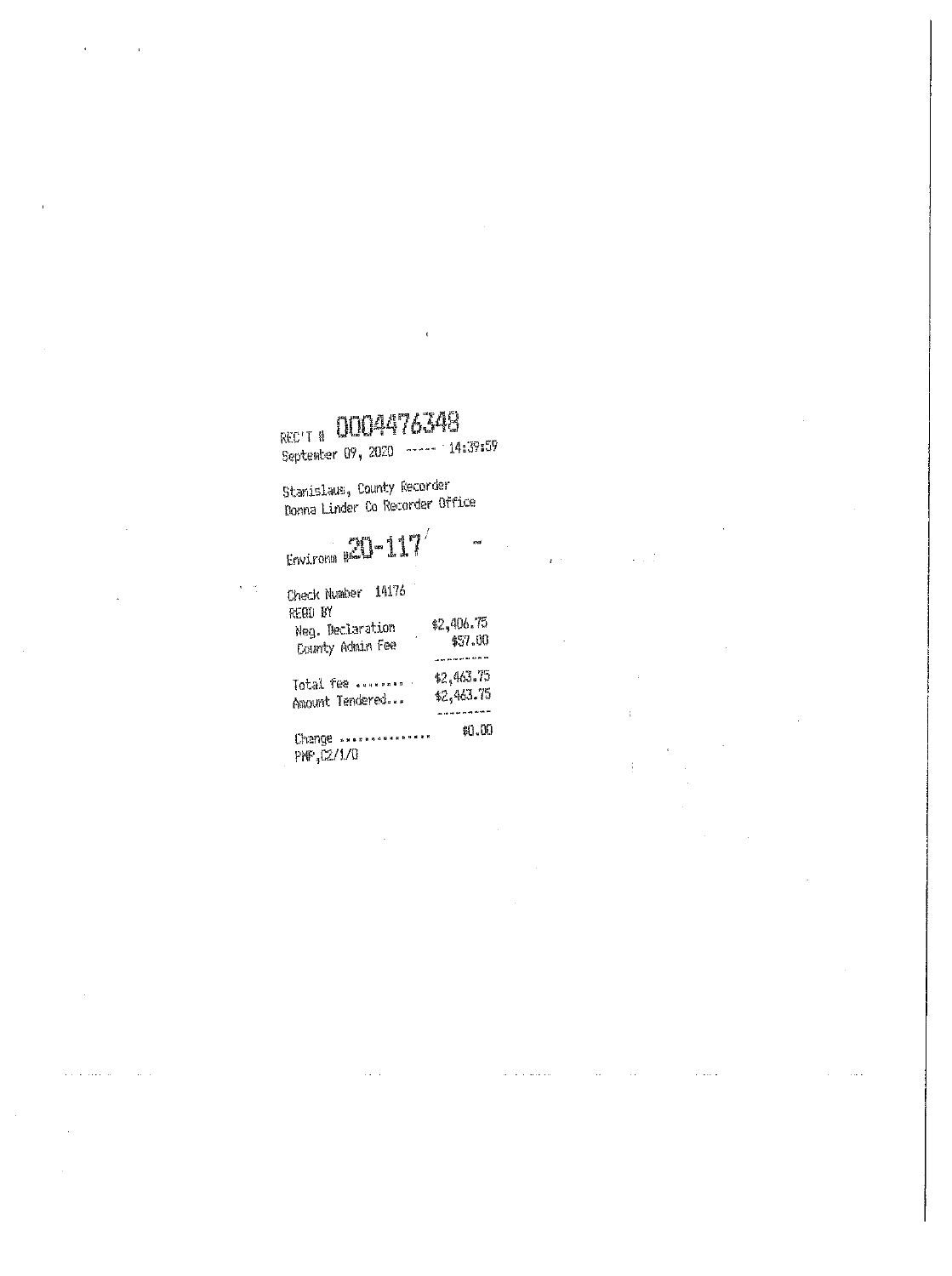|                                                                                                        |                                                                                        |                                         |                          | Print           |                                    |                                            |
|--------------------------------------------------------------------------------------------------------|----------------------------------------------------------------------------------------|-----------------------------------------|--------------------------|-----------------|------------------------------------|--------------------------------------------|
|                                                                                                        |                                                                                        |                                         |                          |                 | <b>StanCy</b>                      | Finalize&Email                             |
|                                                                                                        |                                                                                        |                                         |                          | RECEIPT NUMBER: |                                    |                                            |
|                                                                                                        |                                                                                        |                                         |                          | $50 -$          | 09/09/2020                         | $-117$                                     |
|                                                                                                        |                                                                                        |                                         |                          |                 |                                    | STATE CLEARINGHOUSE NUMBER (If applicable) |
| SEE INSTRUCTIONS ON REVERSE. TYPE OR PRINT CLEARLY.<br><b>LEAD AGENCY</b>                              |                                                                                        | <b>LEADAGENCY EMAIL</b>                 |                          |                 | <b>DATE</b>                        |                                            |
| Stanislaus County Planning Commission                                                                  |                                                                                        |                                         |                          |                 | 09/09/2020                         |                                            |
| <b>COUNTY/STATE AGENCY OF FILING</b>                                                                   |                                                                                        |                                         |                          |                 | <b>DOCUMENT NUMBER</b>             |                                            |
| Stanislaus                                                                                             | 図                                                                                      |                                         |                          |                 | 2020-117                           |                                            |
| <b>PROJECT TITLE</b>                                                                                   |                                                                                        |                                         |                          |                 |                                    |                                            |
|                                                                                                        |                                                                                        |                                         |                          |                 |                                    |                                            |
| Use Permit Application No. PLN2017-0086 - Toste Transportation, Inc.                                   |                                                                                        |                                         |                          |                 |                                    |                                            |
| PROJECT APPLICANT NAME                                                                                 |                                                                                        | PROJECT APPLICANT EMAIL                 |                          |                 | PHONE NUMBER                       |                                            |
| Andrea and Luciano Toste                                                                               |                                                                                        |                                         |                          |                 | (209) 492-0781                     |                                            |
| PROJECT APPLICANT ADDRESS                                                                              |                                                                                        | <b>CITY</b>                             |                          | <b>STATE</b>    | ZIP CODE                           |                                            |
| 2830 Euclid Avenue<br>PROJECT APPLICANT (Check appropriate box)                                        |                                                                                        | Hughson                                 |                          | $CA -$          | 95326                              |                                            |
| Local Public Agency                                                                                    | School District                                                                        | Other Special District                  |                          | □ State Agency  |                                    | $\sqrt{\phantom{a}}$ Private Entity        |
|                                                                                                        | □ Certified Regulatory Program (CRP) document - payment due directly to CDFW           |                                         | \$2,406.75<br>\$1 136.50 |                 | SS 53°<br>$\mathbf{q} = (1,1,1,1)$ | 2,406.75<br>0.00                           |
| <b>Exempt from fee</b><br>Notice of Exemption (attach)<br>$\Box$ CDFW No Effect Determination (attach) | $\Box$ Fee previously paid (attach previously issued cash receipt copy)                |                                         |                          | $M_{\rm H}$     | こうし しゃる<br>しょうしゃ キャランド             |                                            |
|                                                                                                        |                                                                                        |                                         |                          |                 |                                    | 0.00                                       |
| ■ County documentary handling fee                                                                      | □ Water Right Application or Petition Fee (State Water Resources Control Board only) . |                                         | : \$850.00               |                 |                                    | 57.00                                      |
| $\Box$ Other                                                                                           |                                                                                        | $\mathcal{L}=\pm$                       |                          |                 |                                    |                                            |
| <b>PAYMENT METHOD:</b>                                                                                 |                                                                                        |                                         |                          |                 |                                    |                                            |
| $\Box$ Cash<br>$\Box$ Credit                                                                           | $\boxtimes$ Check<br>$\Box$ Other                                                      |                                         | <b>TOTAL RECEIVED</b>    |                 |                                    | 2,463.75                                   |
| ÷.<br>SIGNATURE                                                                                        |                                                                                        |                                         |                          |                 |                                    |                                            |
|                                                                                                        |                                                                                        | AGENCY OF FILING PRINTED NAME AND TITLE |                          |                 |                                    |                                            |
|                                                                                                        |                                                                                        |                                         |                          |                 |                                    |                                            |
| A.                                                                                                     |                                                                                        | Phaivann Prum, Legal Clerk              |                          |                 |                                    |                                            |
|                                                                                                        |                                                                                        |                                         |                          |                 |                                    |                                            |
|                                                                                                        |                                                                                        |                                         |                          |                 |                                    |                                            |

 $\sigma_{\rm{max}} = \frac{1}{\sqrt{2}}$ 

 $\sim$